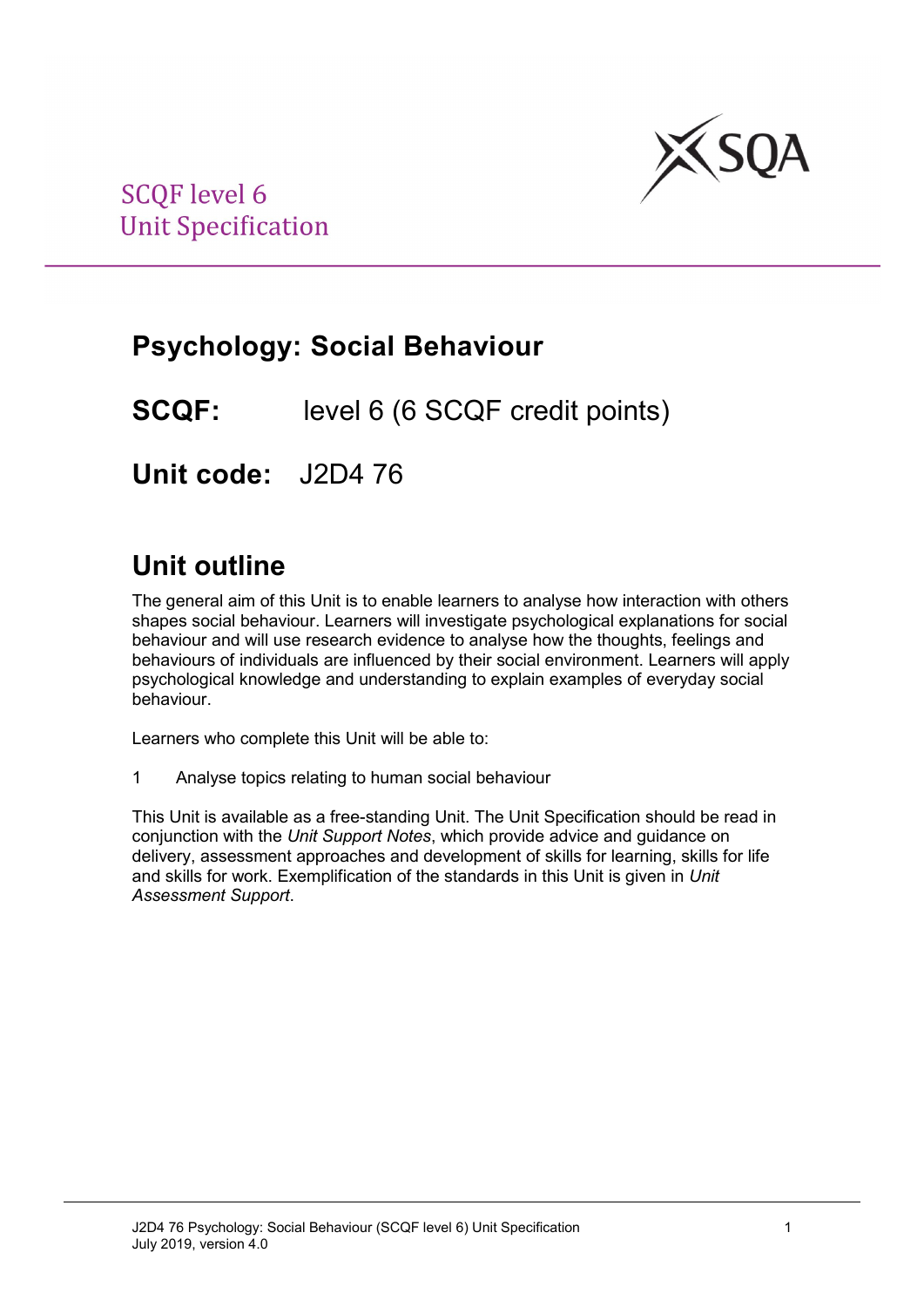### **Recommended entry**

Entry to this Unit is at the discretion of the centre. However, learners would normally be expected to have attained the skills, knowledge and understanding required by one or more of the following or equivalent qualifications and/or experience:

- ♦ National 5 Psychology Course or relevant component Units
- ♦ National 5 Biology Course or relevant component Units
- Social studies or social sciences Courses at SCQF level 5 or relevant Units

### **Equality and inclusion**

This Unit Specification has been designed to ensure that there are no unnecessary barriers to learning or assessment. The individual needs of learners should be taken into account when planning learning experiences, selecting assessment methods or considering alternative evidence. For further information please refer to the *Unit Support Notes.*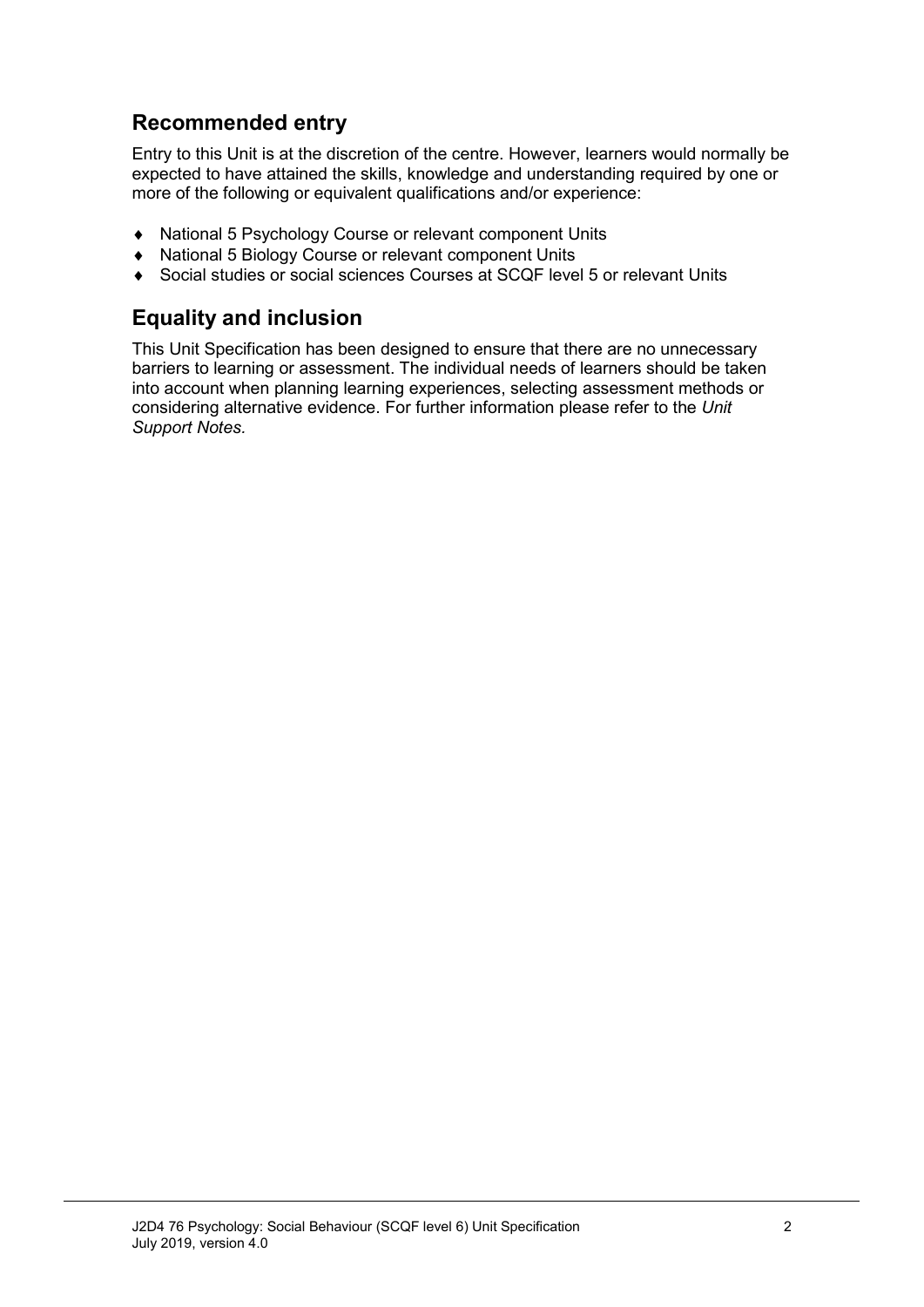# **Standards**

## **Outcomes and assessment standards**

### **Outcome 1**

The learner will:

#### **1 Analyse topics relating to human social behaviour by:**

- 1.1 Explaining concepts and/or theories associated with a topic in social psychology<br>1.2 Evaluating psychological research evidence relating to the topic
- 1.2 Evaluating psychological research evidence relating to the topic<br>1.3 Applying understanding of social psychology to everyday behavi
- Applying understanding of social psychology to everyday behaviour

## **Evidence Requirements for the Unit**

Assessors should use their professional judgement, subject knowledge and experience, and understanding of their learners, to determine the most appropriate ways to generate evidence and the conditions and contexts in which they are used.

Exemplification of assessment is provided in *Unit Assessment Support*. Advice and guidance on possible approaches to assessment is provided in the *Unit Support Notes*.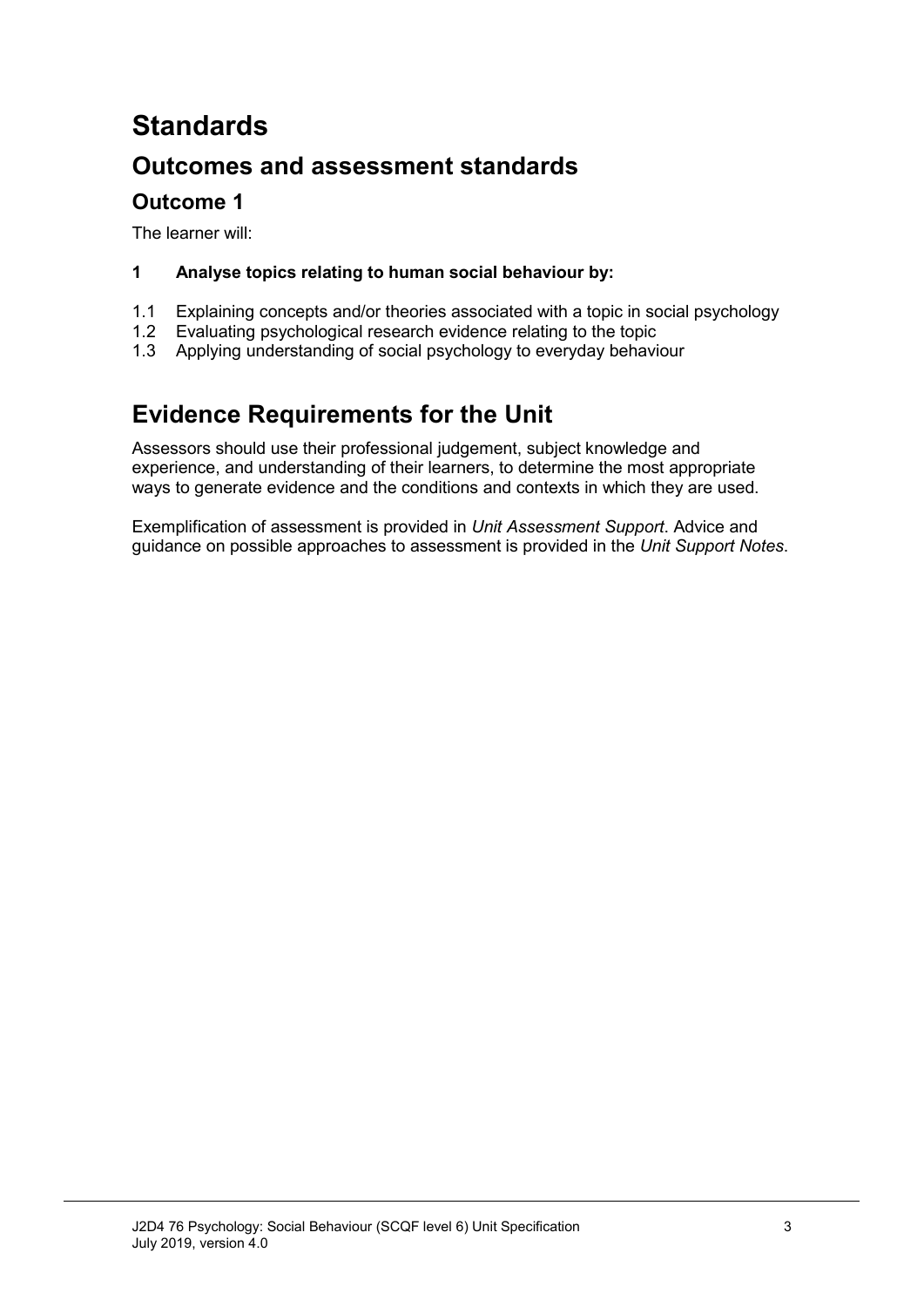## **Development of skills for learning, skills for life and skills for work**

It is expected that learners will develop broad, generic skills through this Unit. The skills that learners will be expected to improve on and develop through the Unit are based on SQA's Skills Framework: Skills for Learning, Skills for Life and Skills for Work and are drawn from the main skills areas listed below. These must be built into the Unit where there are appropriate opportunities.

#### **1 Literacy**

1.2 Writing

#### **3 Health and wellbeing**

3.1 Personal Learning

#### **5 Thinking skills**

- 5.3 Applying
- 5.4 Analysing and evaluating

Amplification of these is given in SQA's *Skills Framework: Skills for Learning, Skills for Life and Skills for Work.* The level of these skills should be at the same SCQF level as the Unit and be consistent with the SCQF level descriptor. Further information on building in skills for learning, skills for life and skills for work is given in the *Unit Support Notes.*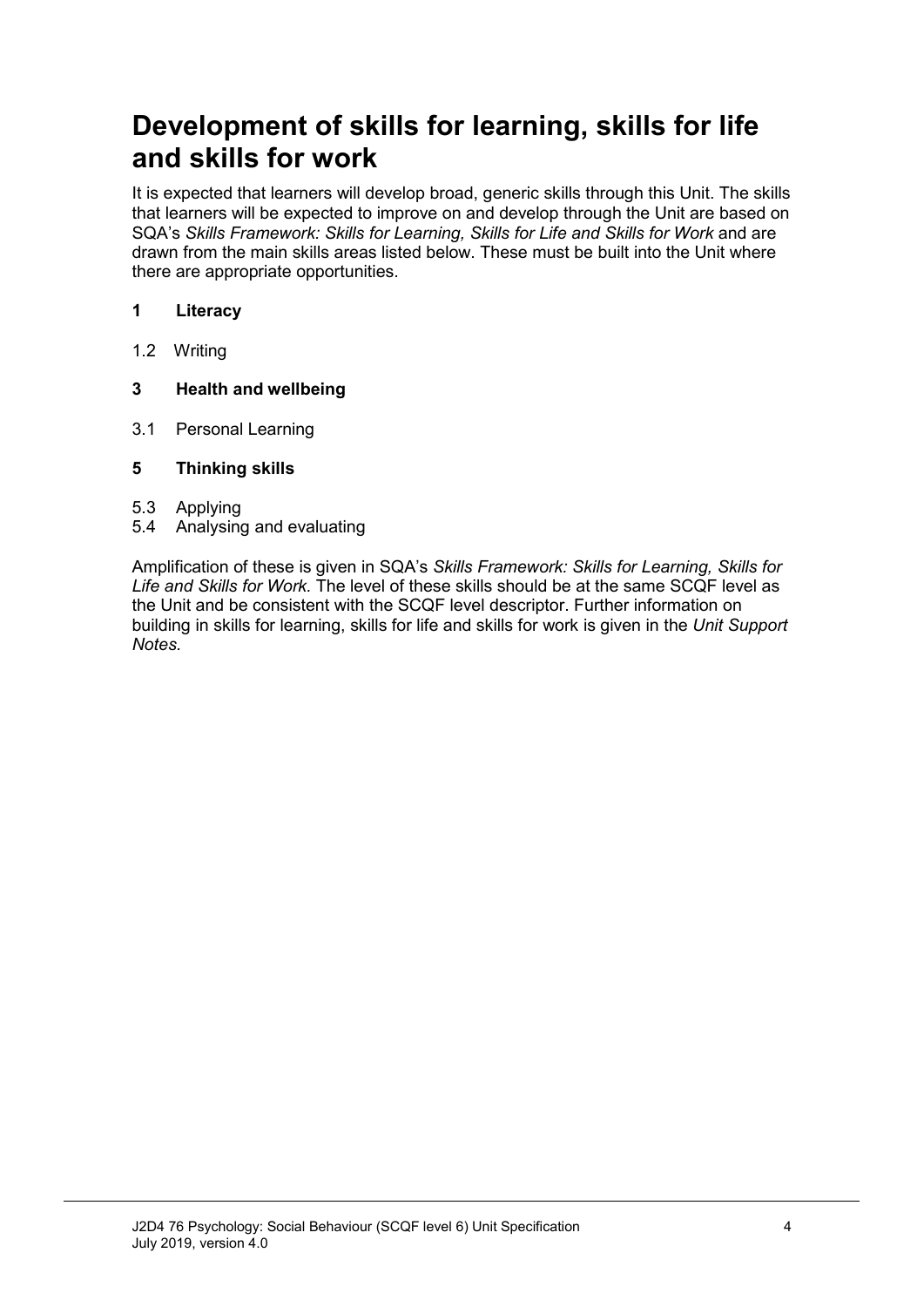# **Appendix: Unit support notes**

## **Introduction**

These support notes are not mandatory. They provide advice and guidance on approaches to delivering and assessing this Unit. They are intended for teachers and lecturers who are delivering this Unit. They should be read in conjunction with:

- ♦ the *Unit Specification*
- ♦ the *Unit Assessment Support packs*

## **Developing skills, knowledge and understanding**

Teachers and lecturers are free to select the skills, knowledge, understanding and contexts which are most appropriate for delivery in their centres.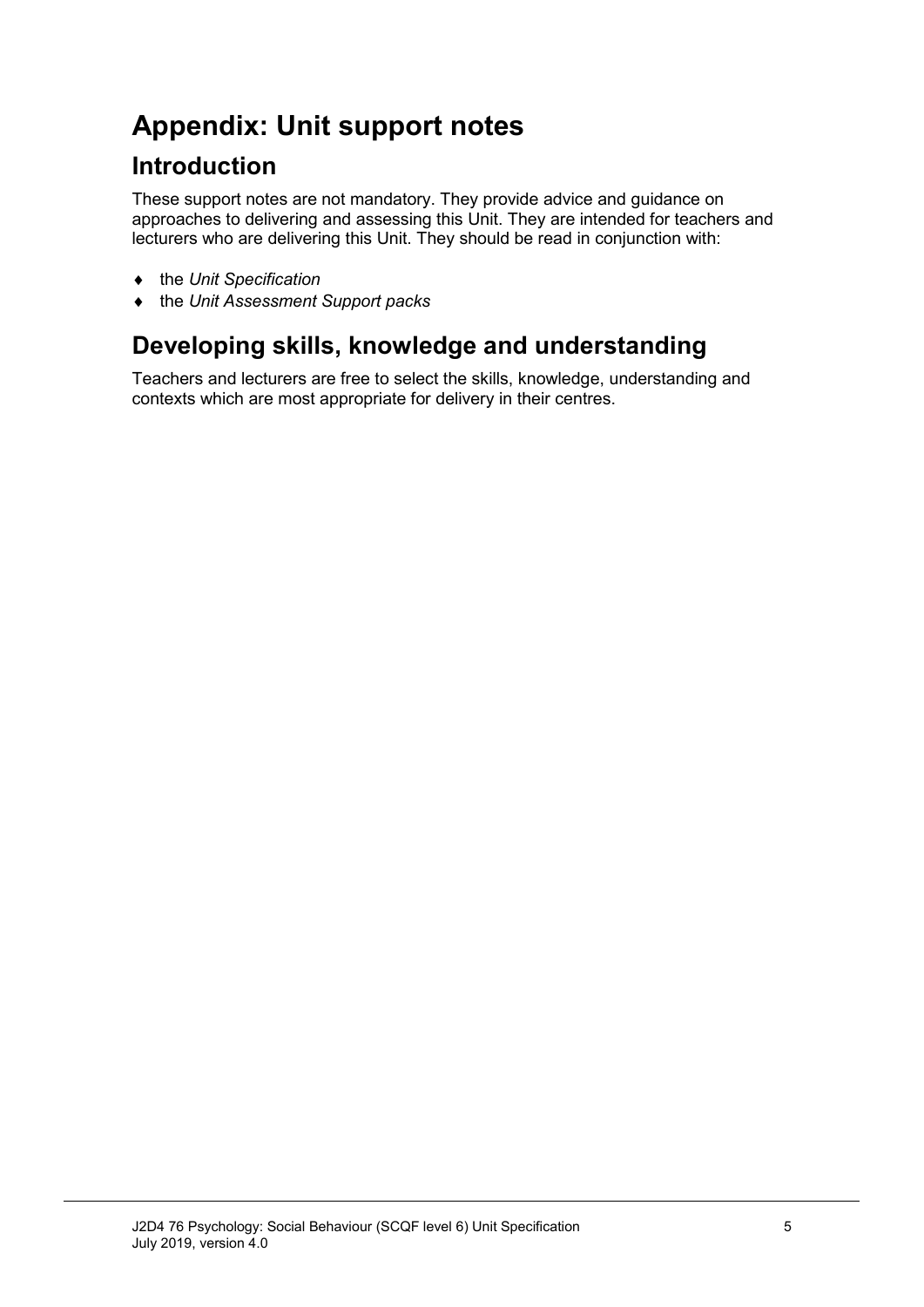# **Approaches to learning and teaching**

This Unit is designed to provide flexibility and choice for both the learner and delivering centre. Approaches to learning and teaching should enhance opportunities for all learners to achieve their full potential, whether working in a whole-class, small group or supported self-study situation.

It is good practice to use a variety of learning and teaching methods so that learners' interest and motivation are maintained and individual preferences for different learning styles are promoted. Throughout learning and teaching activities account should be taken of the prior knowledge that learners may have.

Tasks should be open to allow for personalisation and choice as well as enabling learners to work at a suitable pace with appropriate support. Discussion groups or personal investigation and research are excellent ways of promoting some independence in learning. Learners have the opportunity to study social behaviour topics in this Unit, with scope for personalisation in the choice of topics.

At this level, secondary sources such as textbooks will be more suitable than original research articles. Many learners will be new to the terminology used in psychology, and should be guided towards suitable sources of information; they may not be aware that general-interest articles and websites are often biased, inaccurate or incomplete. As a general guideline, it should be possible to obtain a full research citation from the sources used. Learners should be encouraged to contribute to their own learning and to present their work using a range of sources of evidence. There are many possible sources that can be referred to, including: textbooks, published articles and researchbased web articles.

Teaching approaches should support [Curriculum for Excellence's four capacities](https://webmail.scotcol.ac.uk/owa/redir.aspx?C=c4ba60ac089e47109a0efd02b985db21&URL=http%3a%2f%2fwww.ltscotland.org.uk%2funderstandingthecurriculum%2fwhatiscurriculumforexcellence%2fthepurposeofthecurriculum%2findex.asp) to enable each learner to develop as a successful learner, a confident individual, a responsible citizen and an effective contributor.

#### **Knowledge and understanding for the Social Behaviour Unit:**

When choosing a topic relevant to social behaviour, teachers/lecturers should check the topic can meet the requirements of the Unit. Does the topic?

- ♦ provide scope for the learner to explain concepts and/or theories associated with the topic
- ♦ have sufficient accessible psychological research evidence that contributes to understanding human behaviour for the topic
- ♦ have real-world applications relevant to everyday behaviour

Topic suggestions:

- ♦ conformity and obedience
- ♦ aggression
- ♦ love and attraction
- ♦ leadership and decision-making
- ♦ prejudice
- ♦ propaganda
- ♦ or another suitable topic that matches the interests of learners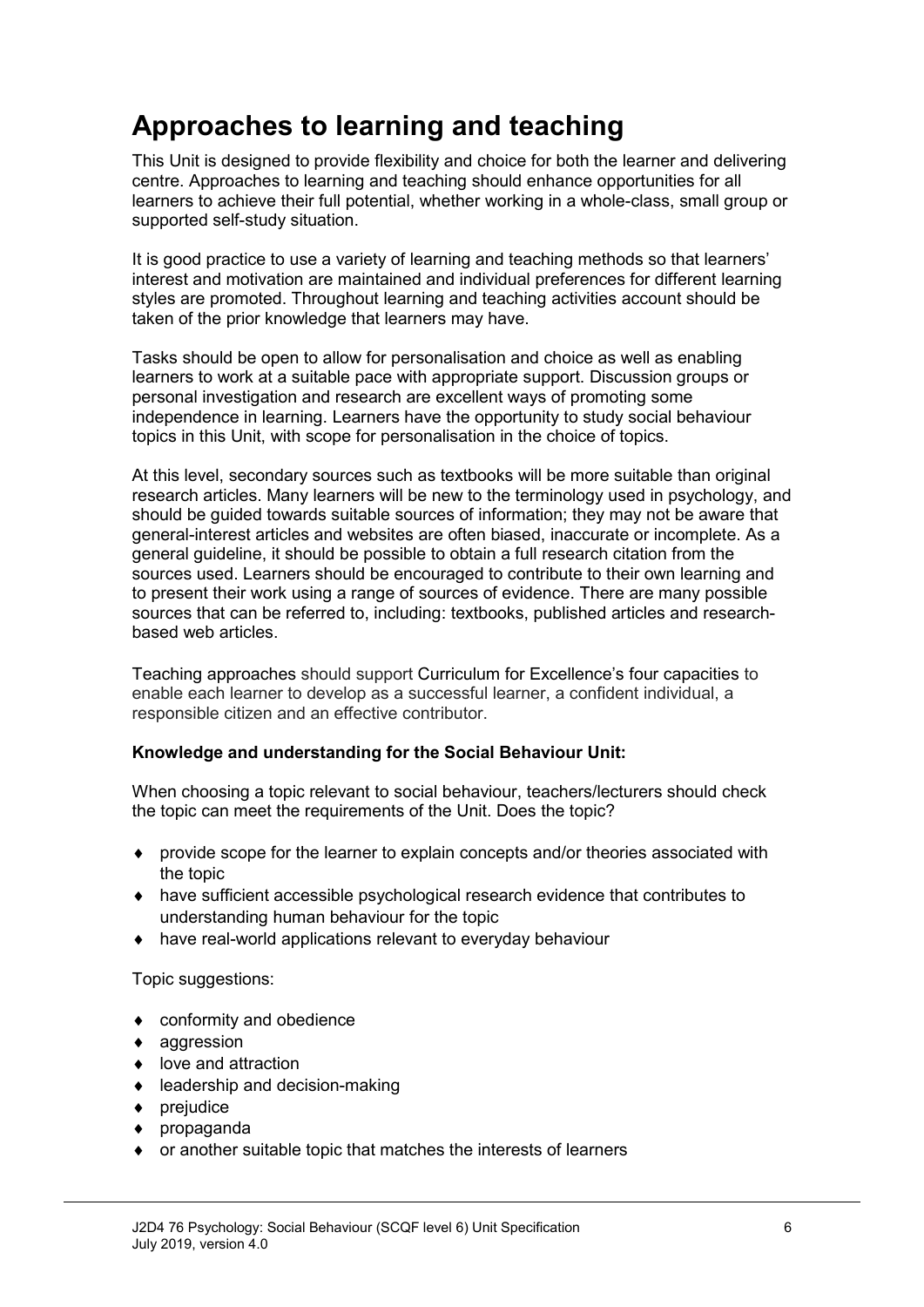For the topic of *conformity and obedience,* learners could explore:

- ♦ provide different explanations of conformity including informational and normative social influence, compliance and internalisation
- ♦ provide different explanations for obedience including situational and individual factors
- ♦ evaluate and use relevant research evidence including Mori, K, and Arai, M (2010) and Milgram, S (1963)

For the topic of *aggression*, learners could explore:

- ♦ theories of aggression (psychoanalytic approach, ethological approach, frustrationaggression hypothesis, social learning theory)
- ♦ Sheehan, M.J., Watson, M.W. (2008). Reciprocal influences between maternal discipline techniques and aggression in children and adolescents. Aggressive Behavior, 34(3), 245-255
- $\bullet$  aggression and the media
- ♦ research studies into the effects of media violence
- ♦ video games and aggression (Goodson and Pearson, 2011)
- ♦ personal and situational factors
- ♦ control and reduction of aggression

For the topic of *love and attraction*, learners could explore:

- ♦ theories of attraction (social exchange theories, reinforcement, evolutionary theories, matching hypothesis)
- ♦ factors affecting attraction (physical attractiveness, reciprocity, proximity, similarity, need complementarity)
- ♦ parasocial relationships
- ♦ research studies of love and attraction
- ♦ maintaining and ending relationships
- ♦ liking vs loving (Zick Rubin)
- ♦ compassionate and passionate love (Elaine Hatfield)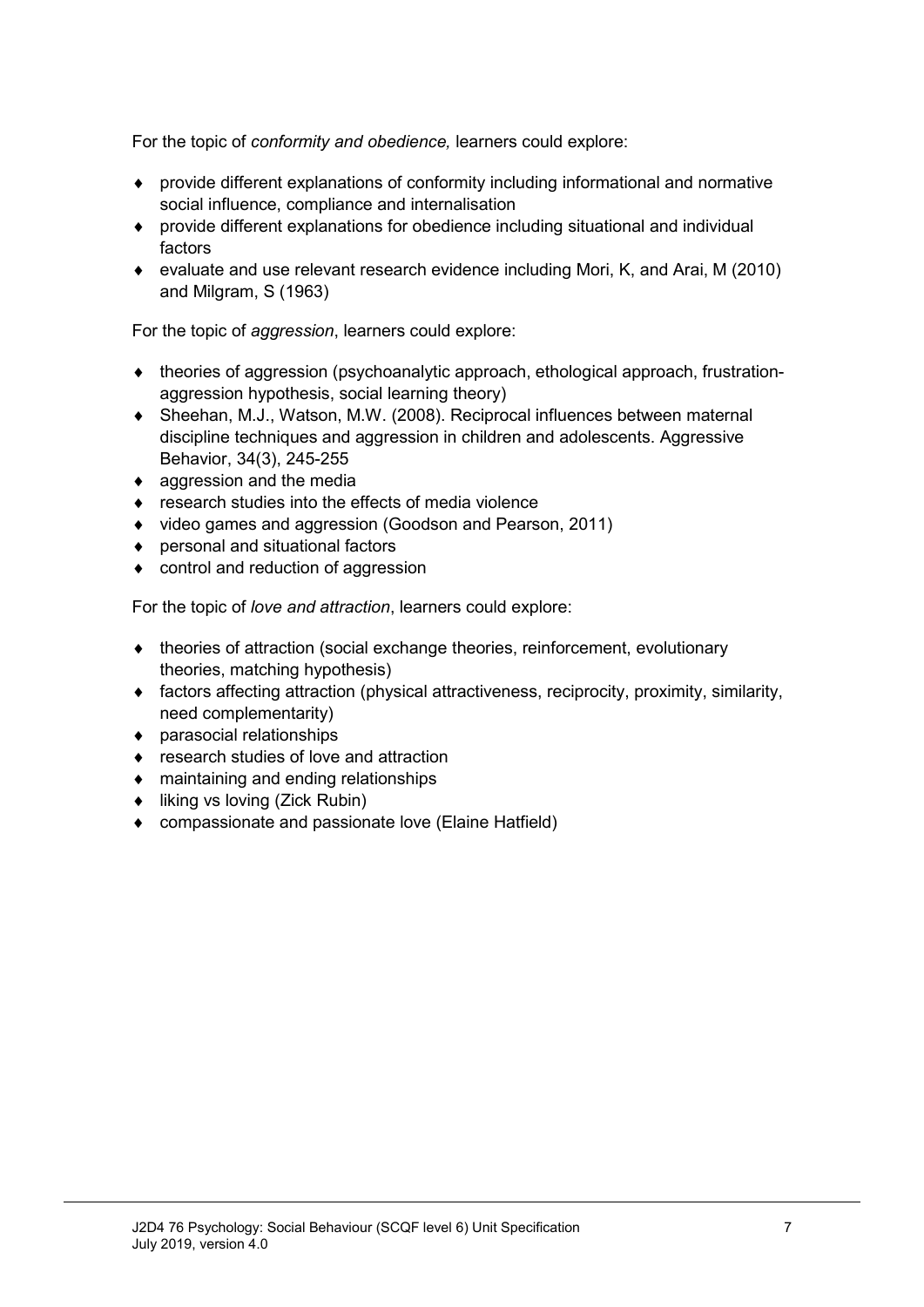For the topic of *leadership and decision-making*, learners could explore:

- $\bullet$  theories of leadership (great man theories, trait theories, situational theories, behavioural theories)
- ♦ leadership styles (authoritarian, delegative, participative) and decision-making
- ♦ Bruckmüller, S. and Branscombe, N. (2010). The glass cliff: When and why women are selected as leaders in crisis contexts. British Journal of Social Psychology, 49 (3), 433-451
- $\bullet$  group decision making
- $\bullet$  jury decision making

For the topic of *prejudice*, learners could explore:

- $\bullet$  stereotyping, prejudice and discrimination
- ♦ racism, sexism, nationalism, classism
- $\bullet$  theories of prejudice (the authoritarian personality, social identity theory)
- ♦ Cook, J., Calcagno, J., Arrow, H., and Malle, B. (2011). Friendship trumps ethnicity (but not sexual orientation): Comfort and discomfort in inter-group interactions. British Journal of Social Psychology
- ♦ reduction of prejudice (education, increasing contact)
- ♦ institutional racism

For the topic of *propaganda*, learners could explore:

- ♦ definition of propaganda
- ♦ types of propaganda techniques (assertion, bandwagon, card stacking)
- ♦ media for transmitting propaganda messages (news reports, government reports, historical revision, junk science, books, leaflets, films, radio, television, posters)
- ♦ theories (fundamental attribution error, communication theory)
- ♦ war propaganda, public health propaganda, advertising propaganda

Examples of possible learning and teaching approaches for topics are outlined below.

Mind mapping of prior knowledge topics.

The recording of work completed within collaborative learning exercises, for example an academic poster, a mind map, an essay, answers to short questions, a short video or an electronic presentation.

Being involved in role-play activities where learners play the role of a major theorist from a topic.

Discussion of current news issues relevant to topics.

Collecting notes from video programmes or class exercises with the intention of putting the information into an essay or report.

Individual and group presentations on topics.

An online discussion on a topic that is moderated by the teacher/lecturer.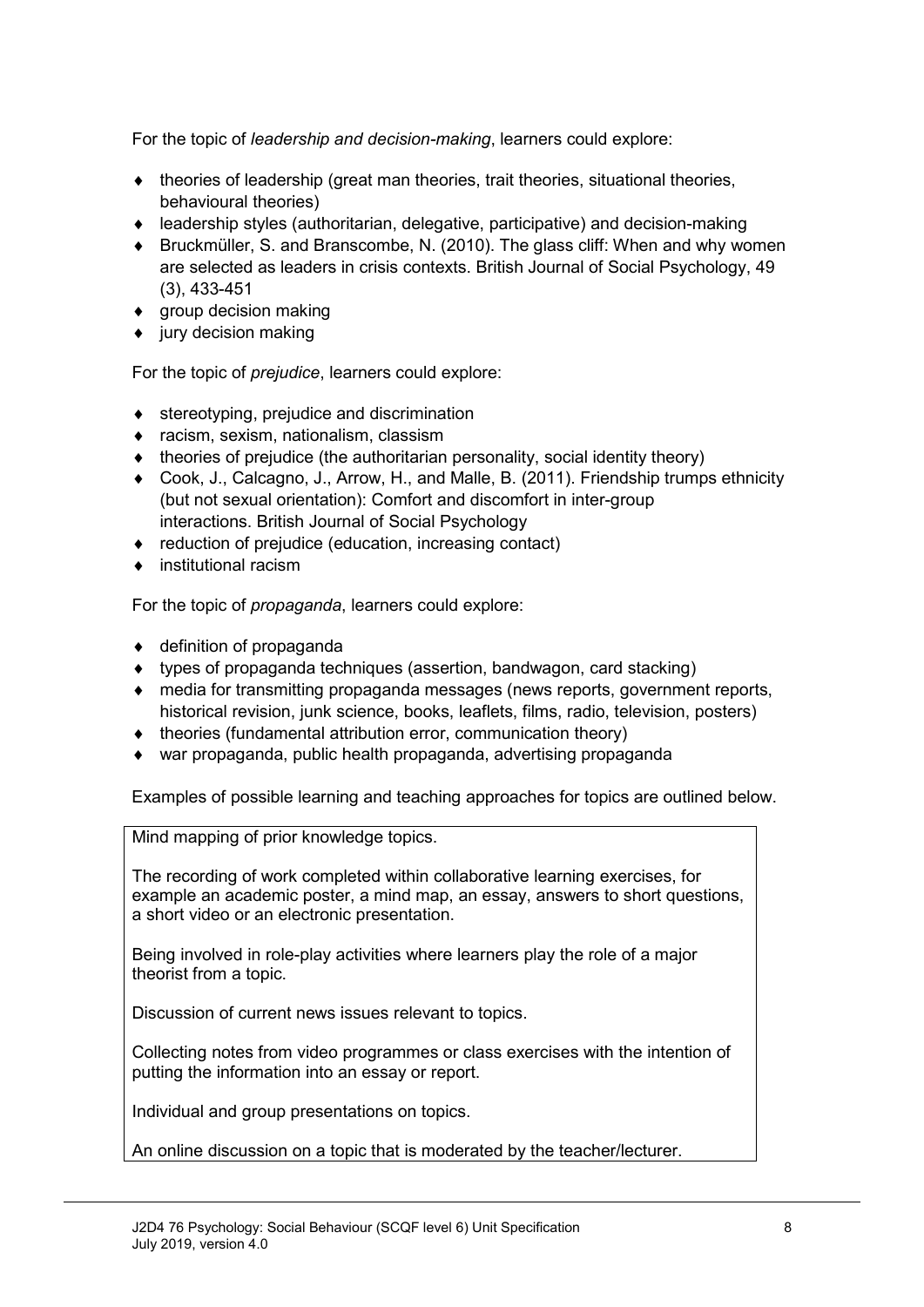## **Approaches to assessment**

There are a number of ways in which evidence for Unit assessment could be generated. This Unit has one Outcome with a set of coherent Assessment Standards designed to promote holistic assessment.

Evidence may be gathered in a variety of forms that best suit the needs of the learner and individual centres. Ideas for generating assessment evidence are recorded/ oral responses; academic posters, individual or group presentations, information leaflets; traditional question papers or a portfolio of evidence.

All learners must have evidence that they have individually met the Assessment Standards to gain this Unit.

Alternative assessment approaches include:

open-book tests, eg providing a stimulus piece with associated questions

Evidence could be able to be generated and held in a variety of formats that best suits the needs of the learner and centre. Assessors must choose an assessment format which takes into account the needs of all learners and implement the assessment at an appropriate stage in the Unit.

#### **Authenticity**

When the teacher/lecturer does not have this *direct evidence*, he/she will need to take steps to confirm that the learner's evidence was genuinely produced by them.

There are a number of techniques and strategies for ensuring that learners present work which is their own. For more guidance, please refer to *[Guide to Assessment.](http://www.sqa.org.uk/sqa/files_ccc/25GuideToAssessment.pdf)* 

Guidance on assessment and re-assessment is available in SQA's Guide to Assessment available on SQA's website.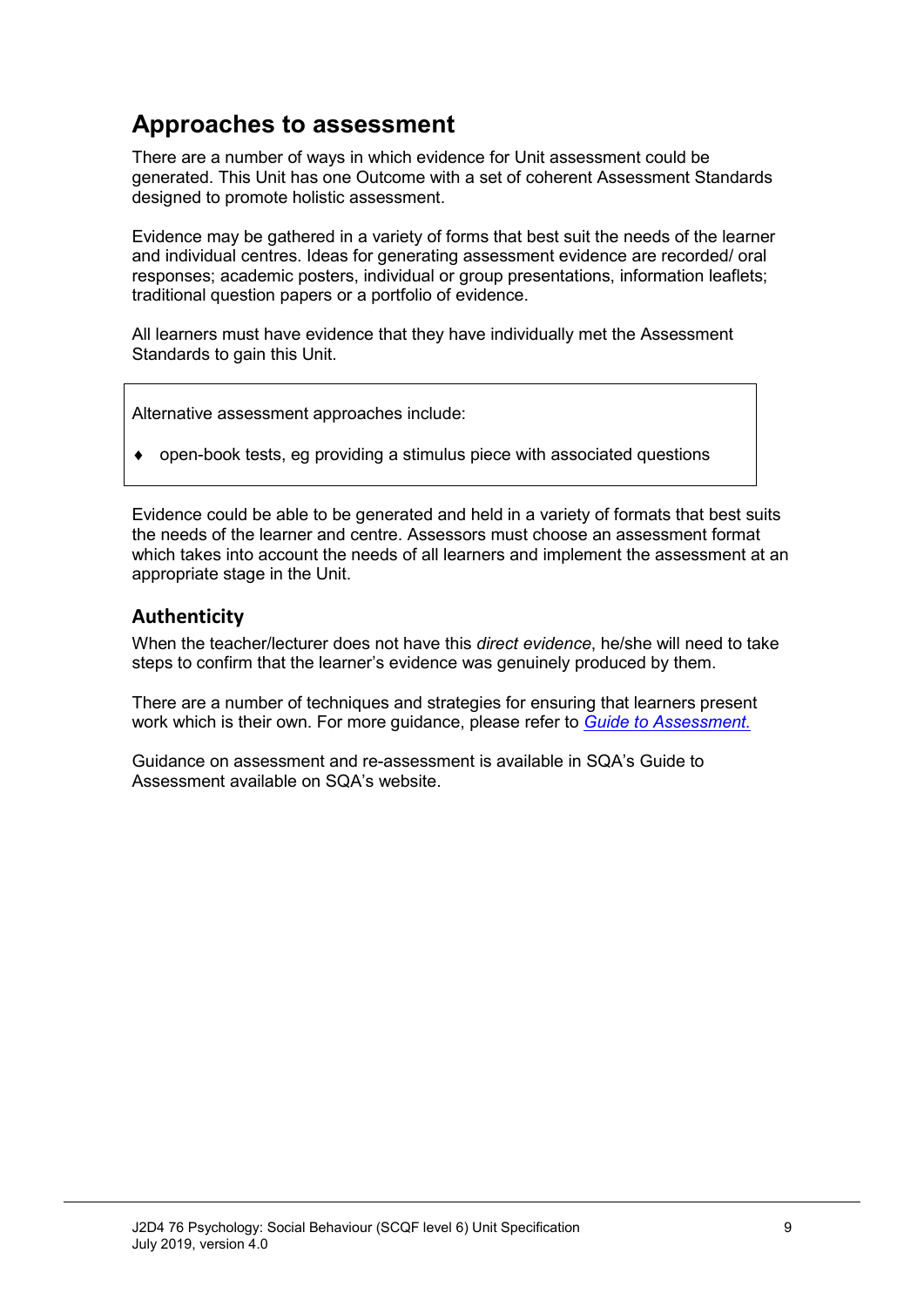# **Combining assessment within Units**

Assessment could be combined in this Unit by holistically assessing all the Outcomes of the Unit in a single assessment. When assessment within the Unit is holistic, teachers and lecturers should take particular care to track the evidence for each individual Outcome.